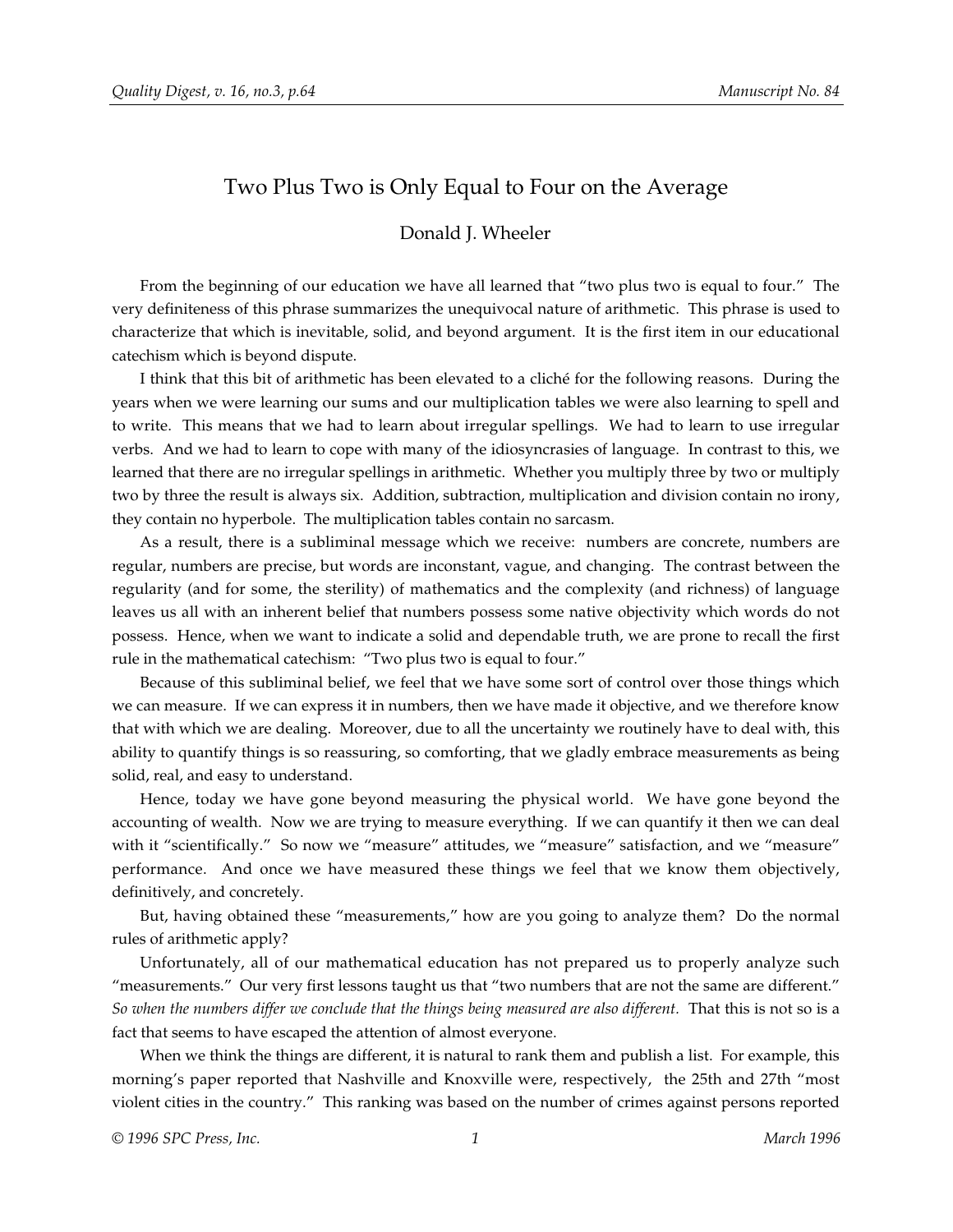to the FBI by the local law enforcement agencies. But just what is entailed in such numbers? Is purse snatching a burglary (a crime against property) or a robbery (a crime against a person)? Is domestic violence reported as an assault or as disturbing the peace? These and other crimes are reported differently in different cities.

Finally, even if the crimes were categorized and reported the same way, would the crime rates make the proper comparison? The incorporated portion of Nashville includes all of Davidson County and consists of urban, suburban, and rural areas. In contrast, only half the population of greater Knoxville lives within the city limits—the rest live in the unincorporated portions of Knox County. Therefore Knoxville contains a much higher proportion of urban environments than does Nashville. If crime rates are higher in an urban setting, then dividing the number of reported crimes by the city's population will artificially inflate Knoxville's rate compared to that of Nashville.

Considerations such as these can raise more than a reasonable doubt about the appropriateness of most of the published rankings which we hear about every day. Many of the comparisons made by those who compile lists are virtually meaningless. The only thing that is worse than the compilation of such rankings is the use of these rankings for business decisions.

The problem here is not a problem of arithmetic. It is not a problem of not knowing how to manipulate numbers, but rather in not knowing how to interpret them. All the arithmetic, all the algebra, all the geometry, all the trigonometry, and all the calculus you have ever had was taught in the world of pure numbers. This world is one where lines have no width, planes have no thickness, and points have no dimensions at all! While things work out very nicely in this world of pure numbers, we do not live there.

Numbers are not exact in the world in which we live. They always contain variation. As noted above, there is variation in the way numbers are generated. There is variation in the way numbers are collected. There is variation in the way numbers are analyzed. And finally, even if none of the above existed, there would still be variation in the measurement process itself. Thus, without some understanding of all this variation it is impossible to interpret the numbers of this world.

If a manufacturer applies two film coatings to a surface, and if each coating is two microns thick, will the combined thickness of the two coatings be exactly four microns thick? If we measure with sufficient care and precision the combined thickness is virtually certain to be some other value than four microns. Thus, when we add one thing which is characterized by the value 2.0, to another thing characterized by the value 2.0, we end up with something which is only equal to four on the average.

What we see here is not a breakdown in the rules of arithmetic, but a shift in what we are doing with numbers. *Rather than working with pure numbers, we are now using numbers to characterize something in this world.* When we do this there is the problem of variation. In every measurement, and in every count, there is some element of variation. This variation is connected to both the process of obtaining the number, and to the variation in the characteristic being quantified. This variation tends to "fuzz" the numbers and undermine all simple attempts to analyze and interpret the numbers.

So how then are we to proceed? How can we use numbers? When we work with numbers in this world we have to first make allowances for the variation which is inherent in those numbers. This is exactly what process behavior charts do—they filter out the routine variation so that we can spot any exceptional values which may be present. This filtering, this separation of all numbers into "probable noise" and "potential signals" is at the very heart of making sense of data. While it is not good to miss a